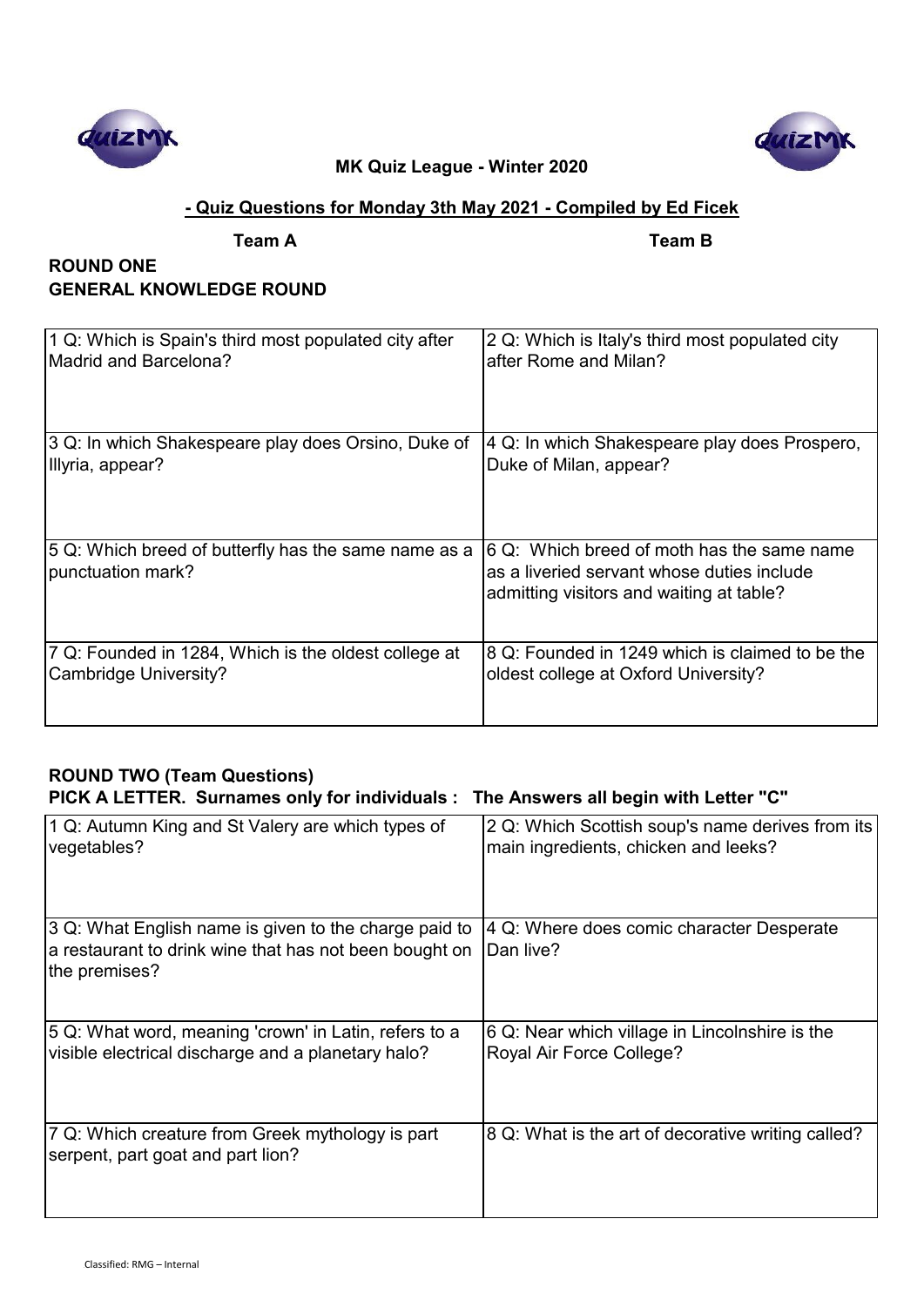



## **- Quiz Questions for Monday 3th May 2021 - Compiled by Ed Ficek**

**ROUND THREE** 

**Team A Team B**

#### **INDIVIDUALS CHOICE ROUND - QM - READ CATEGORIES OUT TO PLAYERS TO BE CHOSEN**

#### **The Categories are:-**

| 1 & 2 Counties                                                    | 3 & 4 Hinduism                                                   |
|-------------------------------------------------------------------|------------------------------------------------------------------|
| 5 & 6 Netball                                                     | 7 & 8 Monarchs                                                   |
| 1 Q: Bishop's Stortford is in which English county?               | 2 Q: In which English county is Louth?                           |
| 3 Q: The Hindu god Hanuman has the form of which<br>animal?       | 4 Q: Who is the elephant-headed Hindu God of good<br>luck?       |
| [5 Q: On a netball shirt, what do the initials `WD' stand<br>for? | 6 Q: On a netball shirt, what do the initials `GA' stand<br>for? |
| 7 Q: Give a year in the reign of Queen Anne.                      | 8 Q: Give a year in the reign of George IV.                      |

## **ROUND FOUR**

| <b>THEME ROUND. This weeks theme is</b>                                                                                                                                                                                                    | <b>Battles</b>                                                                           |
|--------------------------------------------------------------------------------------------------------------------------------------------------------------------------------------------------------------------------------------------|------------------------------------------------------------------------------------------|
| 1 Q: The Battle of Blore Heath Fought in 1459 was part<br>of which war?                                                                                                                                                                    | 2 Q: Give any year the Second Boer War was fought?                                       |
| 3 Q: On the 6th July 1685, Royal troops under the earl of 4 Q: In which war was the Battle of Crecy?<br>Feversham defeated James, duke of Monmouth. What<br>was the name of the battle?                                                    |                                                                                          |
| 5 Q: Which Battle of the Second World War in 1945 saw 6 Q: Which Battle took place in Uruguayan waters in<br>US amphibious landings cost the lives of some 7000 US  1939 between British and German warships?<br>men and 100,000 Japanese? |                                                                                          |
| 7 Q: Which Battle of the Crimean War in 1854 was an<br>Allied victory over the Russians but with the disastrous<br>charge of the Light Brigade?                                                                                            | 8 Q: Defeat at which battle in 1954 caused the French<br>to leave Vietnam in the 1950's? |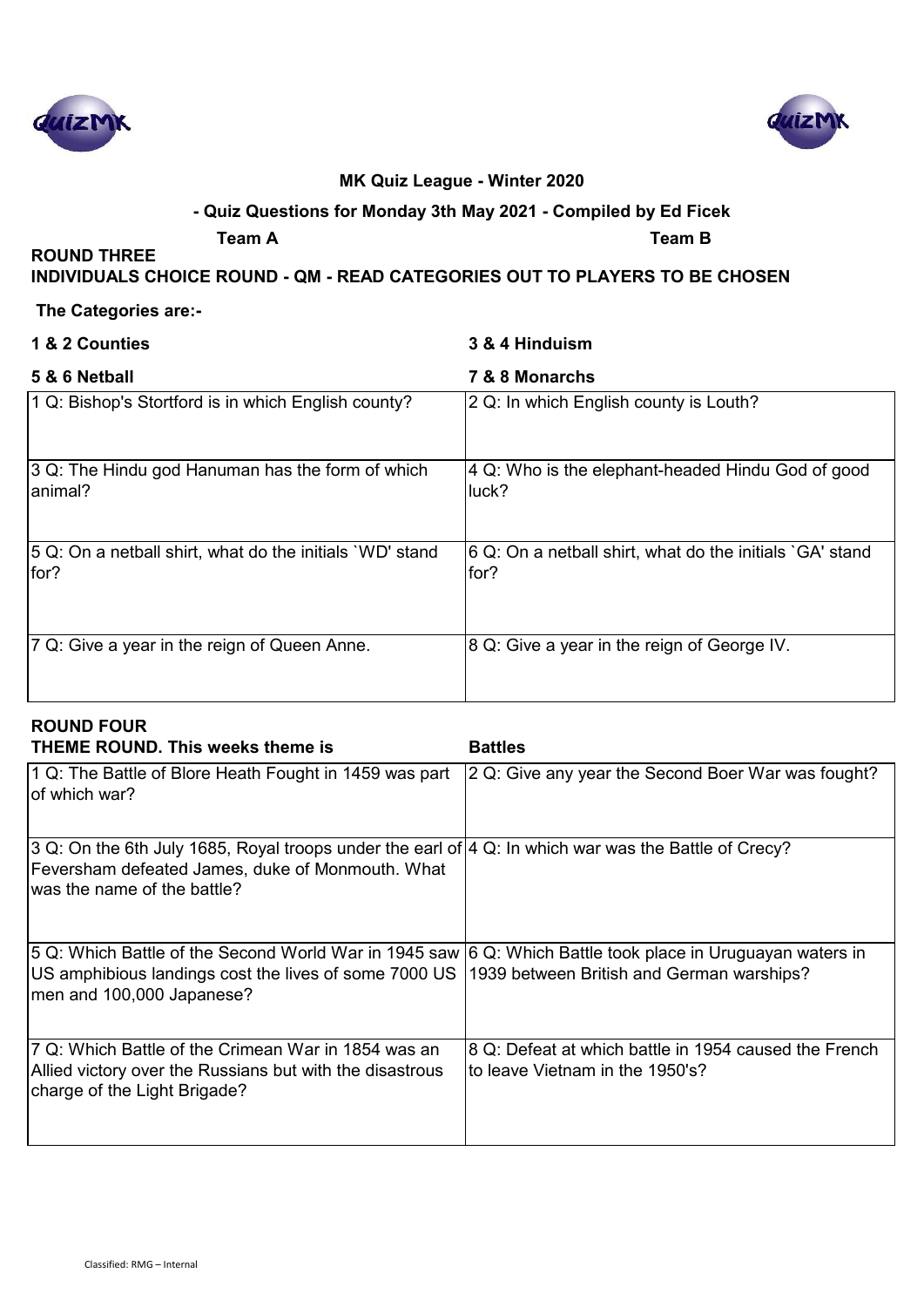

## **- Quiz Questions for Monday 3th May 2021 - Compiled by Ed Ficek**

**Team A Team B**

# **ROUND FIVE (Team Questions)**

## **GENERAL KNOWLEDGE ROUND**

| 1 Q: The national animal of DR Congo is which<br>relative of the giraffe known for its striped legs?                                            | 2 Q: The national animal of Algeria is which small<br>fox species, sometimes called the desert fox,<br>noted for its unusually large ears?                                     |
|-------------------------------------------------------------------------------------------------------------------------------------------------|--------------------------------------------------------------------------------------------------------------------------------------------------------------------------------|
| 3 Q: What is the stagename of the British rapper who<br>had a 2009 UK Number One single with the song<br>"Break Your Heart" featuring Ludacris? | 4 Q: What is the stagename of the British rapper<br>and singer who had a 2009 UK Number One<br>single with the song "Oopsy Daisy" featuring Dayo<br>Olatunji?                  |
| 5 Q: The name of which branch of mathematics that<br>incorporates the study of continuous change comes<br>from the Latin for "small pebble"?    | 6 Q: The name of which branch of mathematics<br>that incorporates the study of mathematical<br>symbols and their rules comes from the Arabic for<br>"reunion of broken parts"? |
| 7 Q: First exhibited in 1844, Rain, Steam, and Speed<br>is a painting by which British artist, usually associated<br>with London?               | 8 Q: The Vale of Dedham, or Dedham Vale, is an<br>1828 painting by which British artist, usually<br>associated with Essex and Suffolk?                                         |

#### **ROUND SIX ( TEAM QUESTIONS ) GENERAL KNOWLEDGE ROUND**

| 1 Q: what unit of power is found by multiplying amps                                                                 | 2 Q: According to Newton's Second Law, what                                               |
|----------------------------------------------------------------------------------------------------------------------|-------------------------------------------------------------------------------------------|
| times volts.                                                                                                         | does mass times acceleration equal.                                                       |
| 3 Q: What is the traditional name for a women's shoe<br>held in place by a strap behind the ankle above the<br>heel? | 4 Q: A backless usually female shoe or slipper is<br>commonly called by what animal name? |
| 5 Q: Which Greek letter is used in maths and physics                                                                 | 6 Q: Which Greek letter is used in statistics to                                          |
| to indicate wavelength?                                                                                              | denote the standard deviation or summation?                                               |
| 7 Q: Which central London underground station is                                                                     | 8 Q: Which central London underground station is                                          |
| served by both the Central and Jubilee lines?                                                                        | served by both the Central and Piccadilly lines?                                          |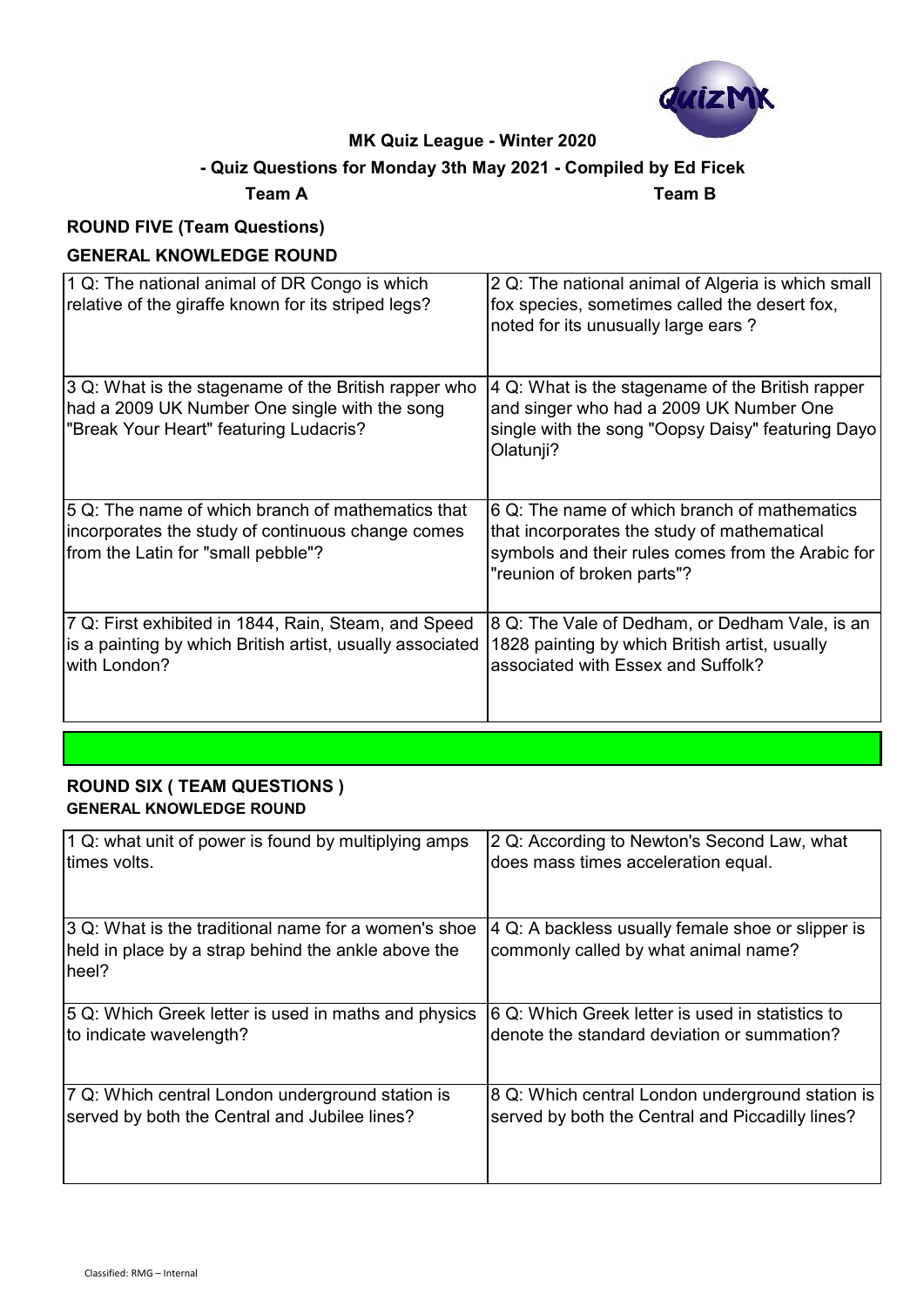



## **- Quiz Questions for Monday 3th May 2021 - Compiled by Ed Ficek**

**Team A Team B**

#### **ROUND SEVEN THEME ROUND. This weeks theme is Australia**

| 1 Q: In which Australian city would you find Flinders Street<br>Railway station, the Eureka Tower (the tallest skyscraper in the<br>Southern Hemisphere), and districts called Kensington and<br>Carlton? | 2 Q: In Australia, what type of animal is known as a<br>brumby?                                           |
|-----------------------------------------------------------------------------------------------------------------------------------------------------------------------------------------------------------|-----------------------------------------------------------------------------------------------------------|
| 3 Q: By what name was the Australian Helen Porter Mitchell<br>better known, clue- surname sounds like a dessert?                                                                                          | 4 Q: The Boddington Gold Mine is Australia's largest<br>open cut mine. In which state is is located?      |
| 15 Q: Who is the current Prime Minister of Australia?                                                                                                                                                     | 6 Q: How many players from one team can be on the<br>field at one time in Australian Rules football team? |
| 7 Q: Which Australian mens tennis player was beaten in the<br>final of the Australian open by Marat Safin in 2005?                                                                                        | 8 Q: The largest state or territory by area in Australia<br>is Western Australia, which is second?        |

#### **ROUND EIGHT**

# **INDIVIDUALS CHOICE ROUND - QM - READ CATEGORIES OUT TO PLAYERS TO BE CHOSEN**

|  | The Categories are:- |  |
|--|----------------------|--|
|--|----------------------|--|

#### **1 & 2 Big Screen Debuts 3 & 4 Roman Mythology**

| 5 & 6 American Sitcoms                                                                                    | <b>7 &amp; 8 Names</b>                                                                                     |
|-----------------------------------------------------------------------------------------------------------|------------------------------------------------------------------------------------------------------------|
| 1 Q: The 1968 film 'Greetings' marked the credited big screen<br>debut of which male Hollywood superstar? | 2 Q: The 1967 film 'The Tiger Makes Out' marked the<br>big screen debut of which male Hollywood superstar? |
| 3 Q: Who is the Roman goddess of flowers?                                                                 | 4 Q: Who is the Roman goddess of the moon?                                                                 |
| 5 Q: In which American city was the comedy Cheers set?                                                    | 6 Q: In which American city was the comedy Frasier<br>set?                                                 |
| 7 Q: What surname denotes a maker of arrows?                                                              | 8 Q: What surname denotes a maker of Barrels?                                                              |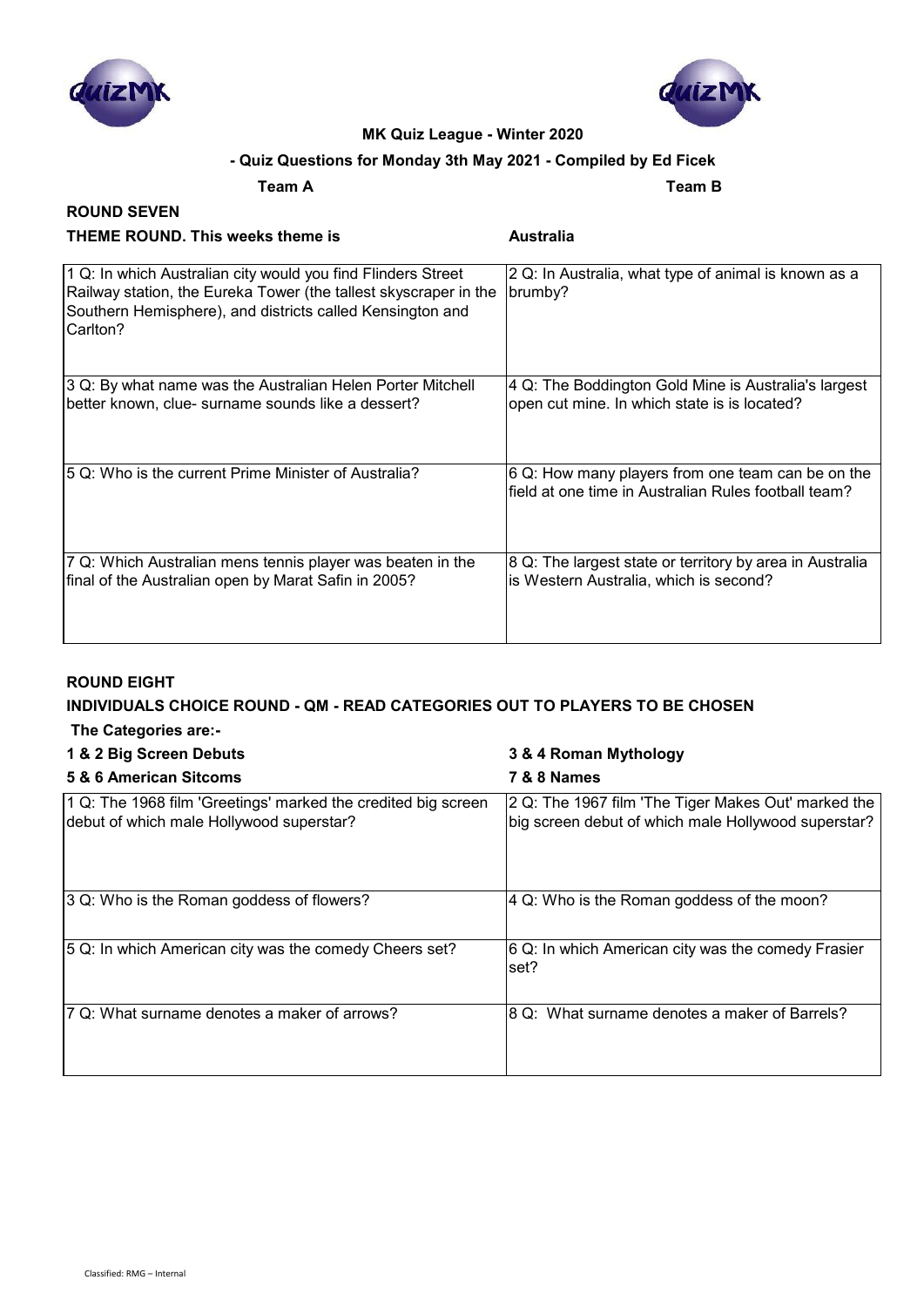



#### **Team A Team B - Quiz Questions for Monday 3th May 2021 - Compiled by Ed Ficek**

# **ROUND NINE BLOCKBUSTERS ROUND: The Letters will be given in the question**

| 1 Q: With letters "BFN" - How as the Chicago<br>gangster born Lester J. Gillis better known                            | 2 Q: What does the acronym COBOL stand for?                                              |
|------------------------------------------------------------------------------------------------------------------------|------------------------------------------------------------------------------------------|
| 3 Q: With letters "HOFAH" - Which UK number 2                                                                          | 4 Q: With letters "BW" - Which Conference held                                           |
| single of 1984 has the opening lyrics:                                                                                 | in July 1944 to plan for the restoration of                                              |
| "Where have all the good men gone and where                                                                            | economic stability in the aftermath of the war                                           |
| are all the Gods. Where are the street wise                                                                            | and led to the establishment of both the GATT                                            |
| Hercules to fight the rising odds"?                                                                                    | and the IMF?                                                                             |
| 5 Q: With letters "TOTG" - Which is the last of the                                                                    | 6 Q: Prisoner Robert Stroud was better known                                             |
| four operas that make up Wagner's "Ring Cycle"?                                                                        | as by what name with letters "BOA"?                                                      |
| 7 Q: With letters "BOM" - Martin, Sandra, Nicky &<br>Lee won the Eurovision Song Contest for the UK<br>as which group? | 8 Q: With letters "LLAP" - When giving the<br>Vulcan Salute what 4 words should you say? |

## **ROUND TEN GENERAL KNOWLEDGE ROUND**

| 1 Q: To which US city are you flying if your airport | 2 Q: To which US city are you flying if your    |
|------------------------------------------------------|-------------------------------------------------|
| code is DTW?                                         | airport code is TLA?                            |
| 3 Q: The song, "There Is Nothing Like a Dame",       | 4 Q: The song, "I Talk to the Trees" comes from |
| comes from which musical?                            | which musical?                                  |
| 5 Q: Which common tree has varieties California      | 6 Q: Which common tree has varieties Corsican,  |
| Live, English and Cork?                              | <b>Austrian and Monterey?</b>                   |
| 7 Q: In the 1994 film 'Speed' how many miles per     | 8 Q: In the 1985 film 'Back to the Future' how  |
| hour did the bus have to stay above in order to      | many miles per hour must the De Lorean car      |
| avoid being blown up?                                | reach in order to achieve time travel?          |